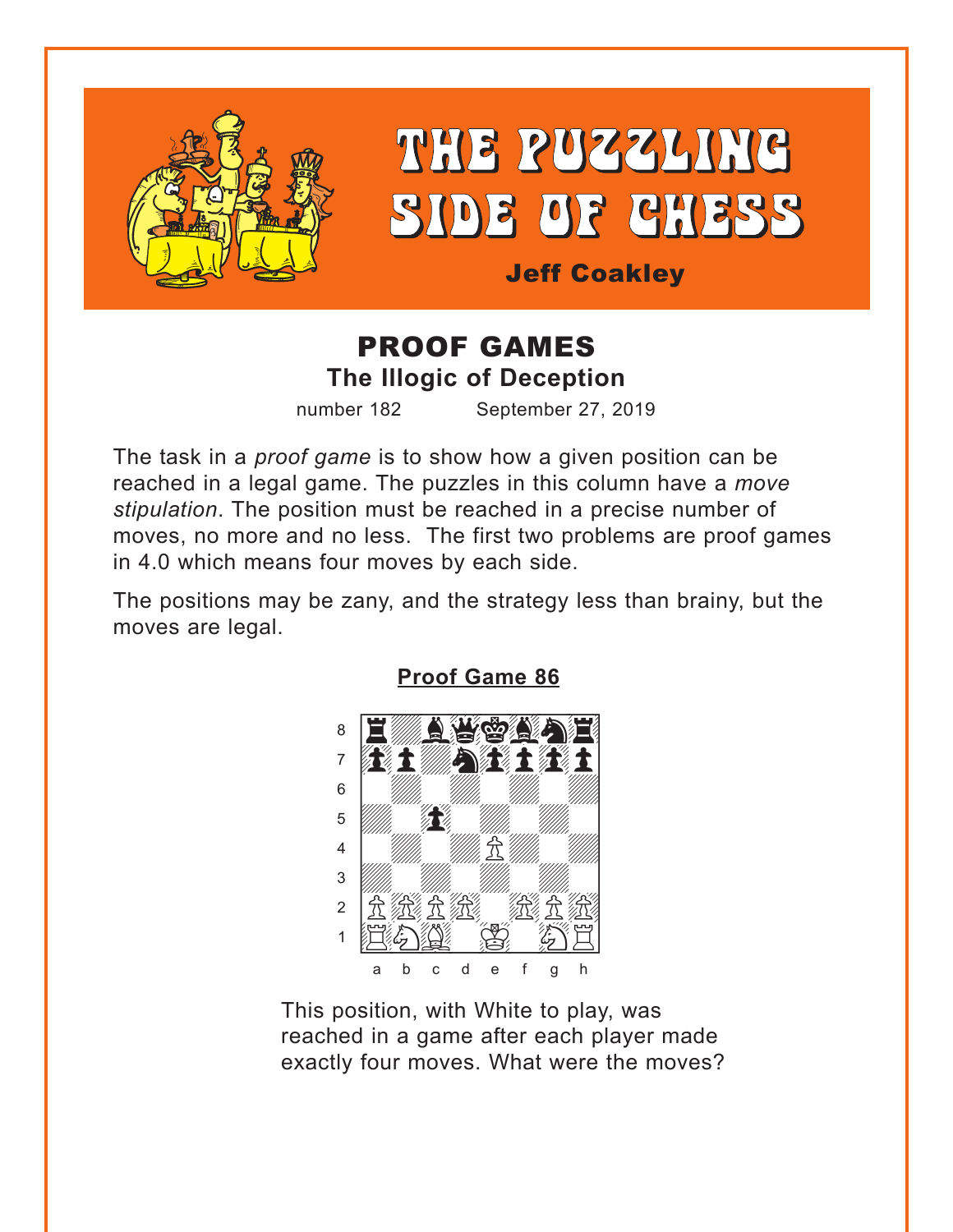#### **The Chess Detective's Handbook**

by Harmonius Hound

<span id="page-1-0"></span>

Chapter 8: Physical Conditioning Inspiration is two-thirds perspiration. Stay hydrated.



**Proof Game 87** 

This position was reached after Black's fourth turn. What were the moves?

The next puzzle is a synthetic game. Similar to a proof game, but instead of finding the move sequence that leads to a given position, the task is to compose a game that ends with a particular move.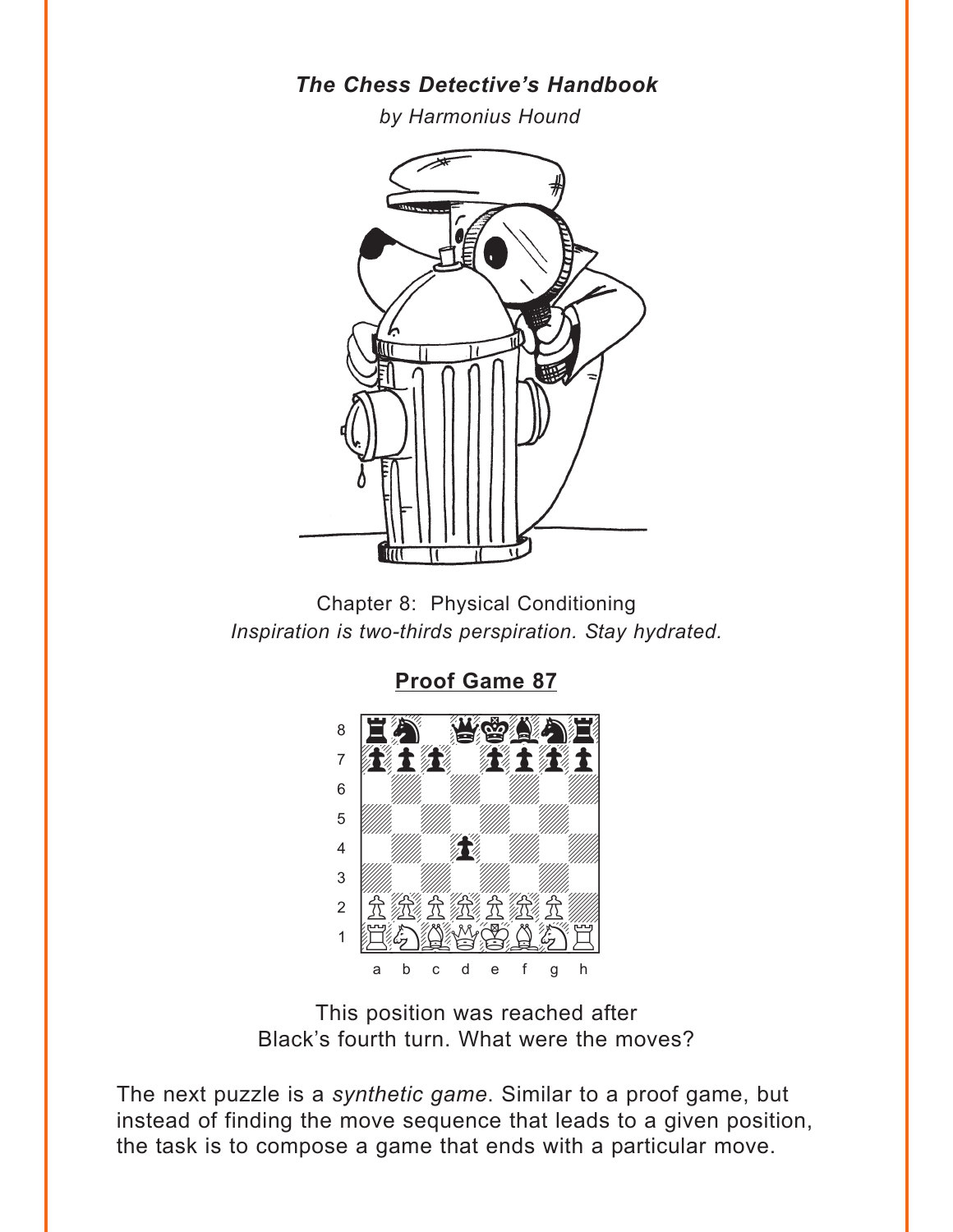## **[Synthetic Game 44](#page-5-0)**

<span id="page-2-0"></span>

Compose a game that ends with the move **8.Ke8** For an extra challenge, no captures are allowed.



*The smokescreens of deception.*





This position was reached after White's fifth turn. What were the moves?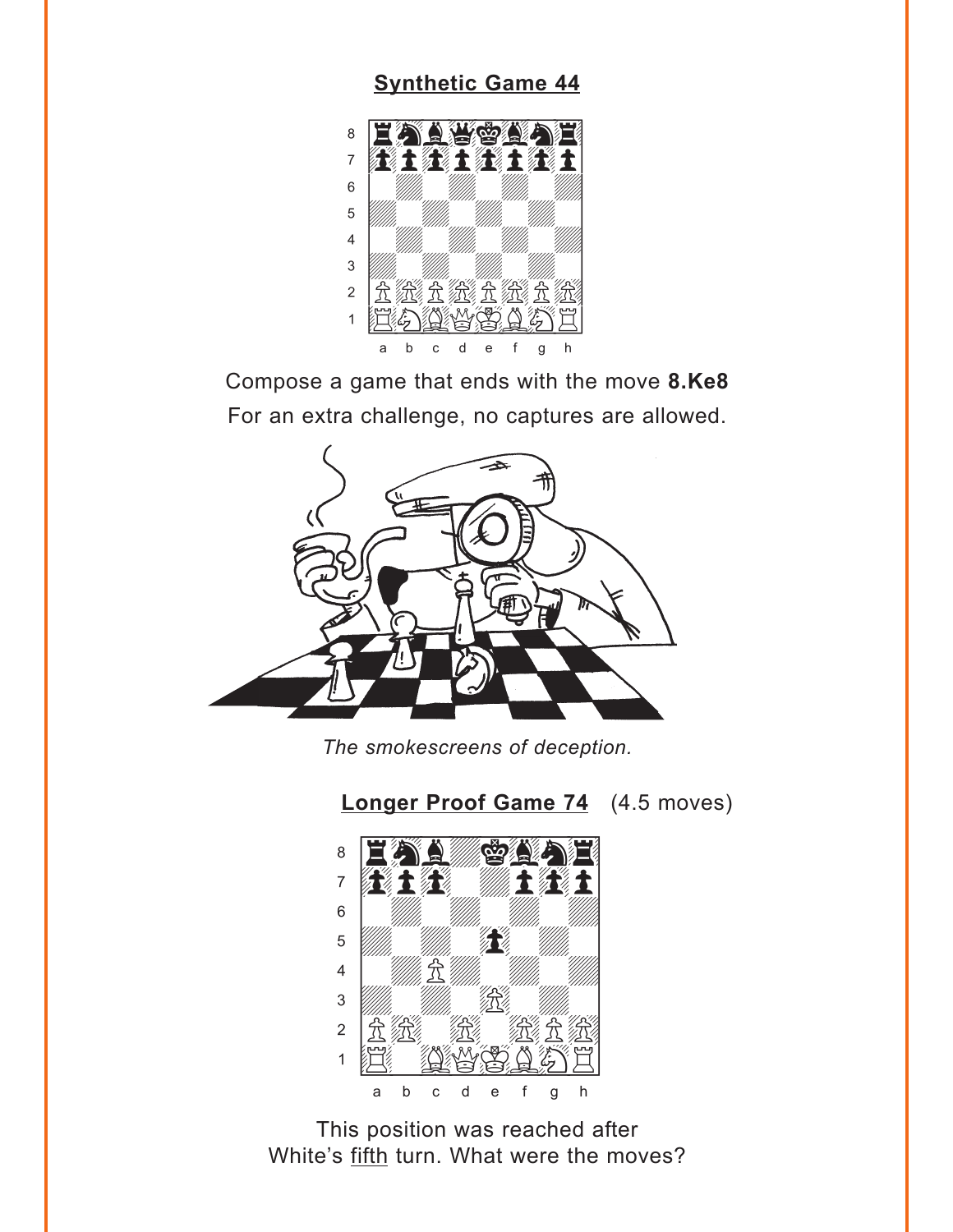<span id="page-3-0"></span>Our final PG is a commendable effort in 8.0 moves. One long path of deception. One tough case to solve, even for a master detective.



Longer Proof Game 75 (8.0 moves)

This position was reached after Black's eighth turn. What were the moves?



I am Groot.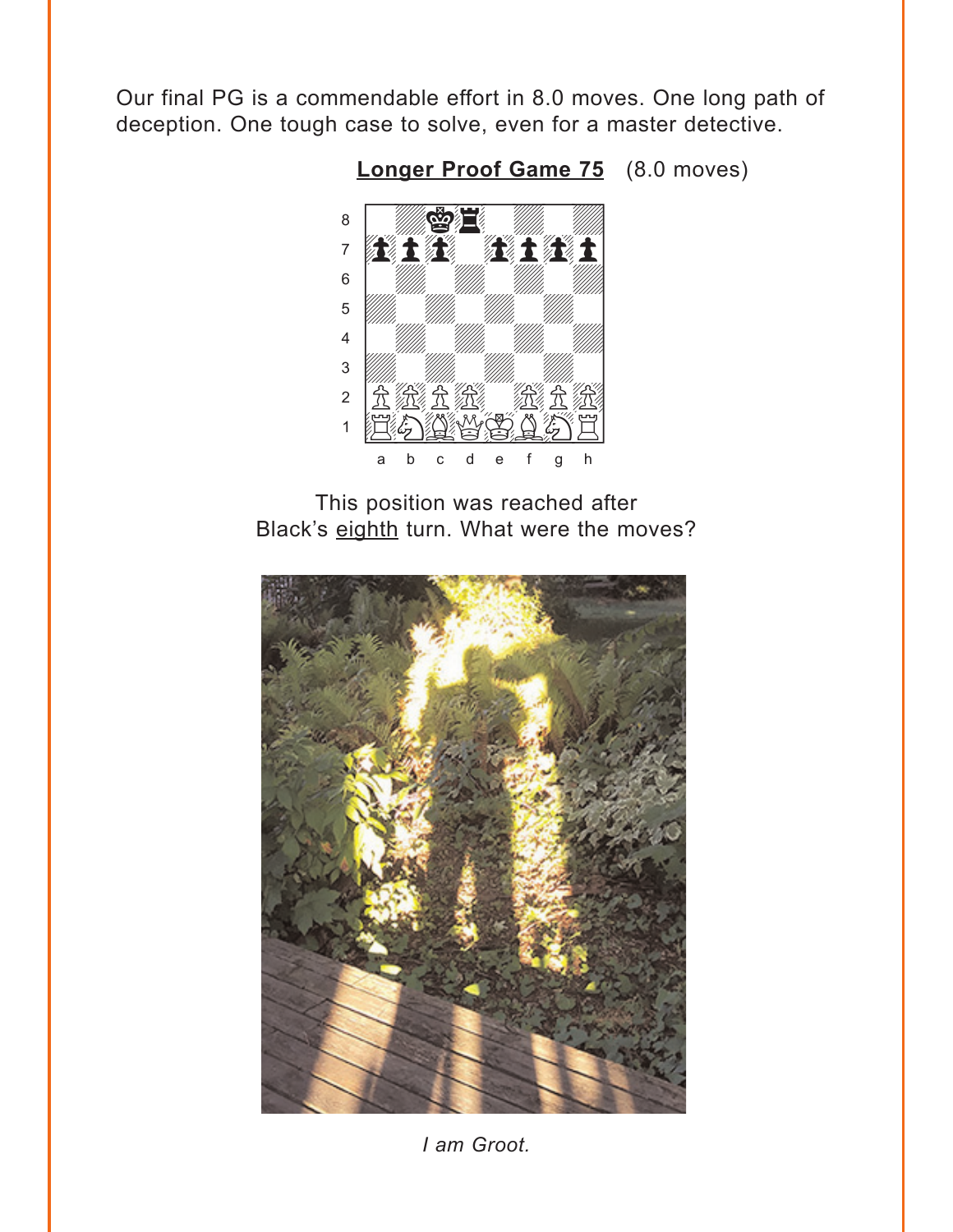# <span id="page-4-0"></span>**SOLUTIONS**

All problems by J. Coakley, Puzzling Side of Chess (2019).

I recently discovered in the excellent WinChloe database that two proof games published by me in 2007 and 2013 were anticipated: PG 14, column 22, Göran Forslund 1998 PG 18, column 29, Leo Mano 1999

**PDF hyperlinks.** You can advance to the solution of any puzzle by clicking on the underlined title above the diagram. To return to the puzzle, click on the title above the solution diagram.



## **Proof Game 86**

1.e4 c5 2.Ba6 Nxa6 3.Qg4 Nb8 4.Qxd7+ Nxd7 Black knight, back and forth, capturing twice from b8.

**Proof Game 87** 



1.h3 d6 2.Rh2 Bxh3 3.Rxh3 d5 4.Rh1 d4 White rook tempo and switchback, slow black pawn.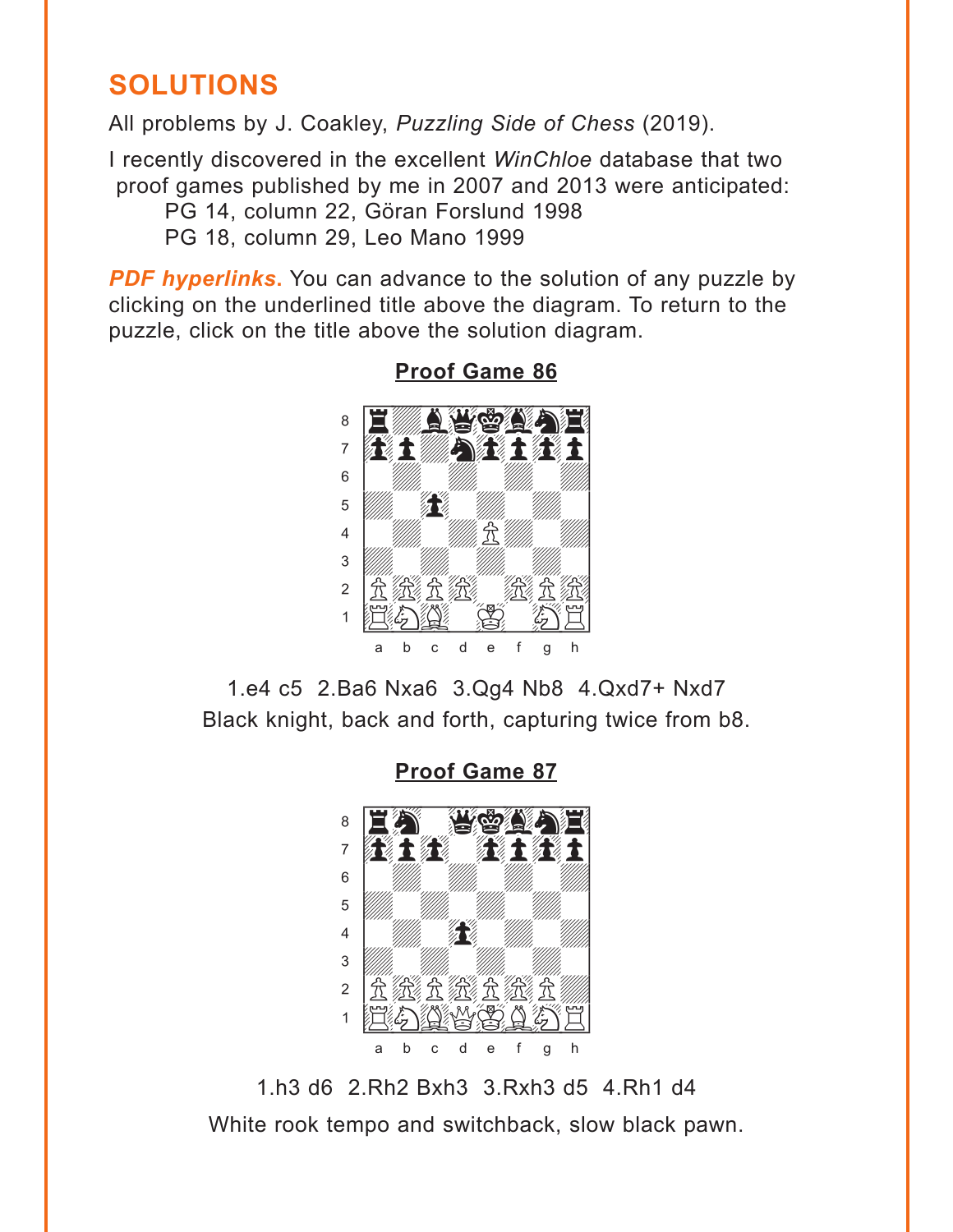**[Synthetic Game 44](#page-2-0)**

<span id="page-5-0"></span>J. Coakley 2019 *Puzzling Side of Chess* w\_\_\_\_\_\_\_\_w



1.d4 d5 2.Kd2 Qd6 3.Ke3 Qb4 4.Kf4 Bg4 5.Ke5 f5 6.Ke6 Kd8 7.Kf7 Kc8 8.Ke8

There are many solutions but apparently only one basic scheme for Black, with ...d5 ...Qd6 ...Bg4 ...f5 ...Kc8. The white king can take various paths to e6.

[François Labelle's program Jacobi has unearthed two other schemes. 1.d3 a6 2.Kd2 c6 3.Ke3 f6 4.Kf4 h6 5.Kf5 Qb6 6.Kg6 Kd8 7.Kf7 Kc7 8.Ke8 1.d4 d5 2.Kd2 f5 3.Ke3 Kd7 4.Kf4 Kc6 5.Ke5 Nd7+ 6.Ke6 Nb6+ 7.Kf7 Qd6 8.Ke8 There are 590,615 solutions with 6793 different end positions.]



**[Longer Proof Game 74](#page-2-0)** (4.5 moves)

1.Na3 d5 2.Nc4 dxc4 3.e3 Qd3 4.cxd3 e5 5.dxc4 Strange happenings on the c-file.